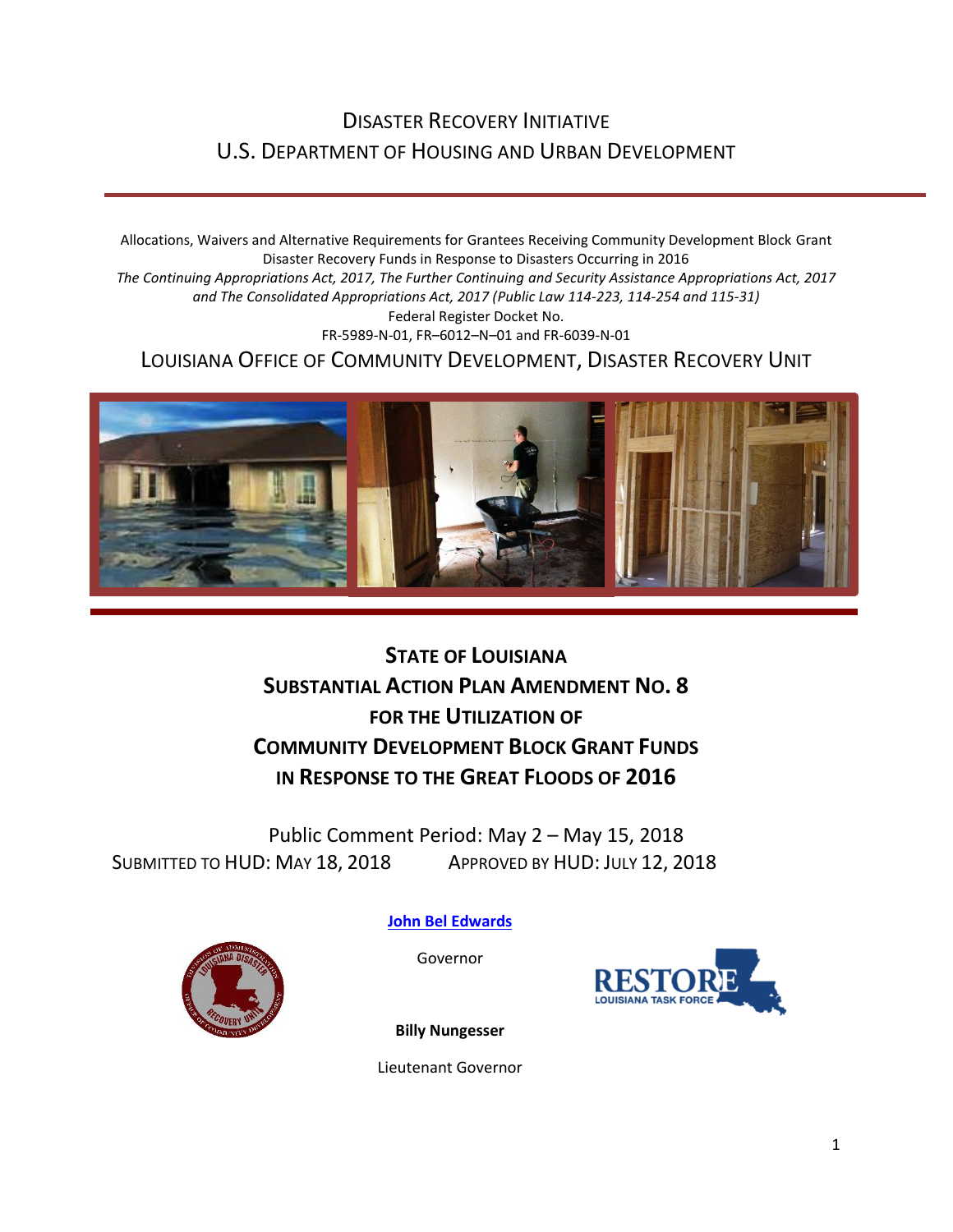### 1. Summary of Changes

This Action Plan Amendment No. 8 modifies the allocations to the rental programs necessary for recovering from the Great Floods of 2016. Upon completion of application review and eligibility determination, the state has experienced lower than anticipated demand to the Neighborhood Landlord Rental Program. Furthermore, the state has assessed the current unmet affordable housing needs and has identified additional need within the Piggyback Program, specifically for addressing affordable housing needs in rural areas.

This Action Plan Amendment (APA) also creates a new program, the First Responders Public Service Program, in order to address the unmet needs caused by a reduction in revenue received from ad valorem taxes following the reassessment of properties in the aftermath of the 2016 floods. Funding for this program is coming from "Administration and Other Planning Activities" funding category. The recovery of a community, and therefore the housing recovery, cannot be fully realized without a normalization of such fundamental public services. Storm-impacted homeowners and renters rely on the services provided by local sheriff's offices, fire districts, emergency medical services and other emergency first responders to keep them safe. Therefore, maintaining an adequate level of first response services is a critical component of a community's recovery, particularly as homeowners and renters work toward returning home.

|          |  |  | This APA is considered substantial, as it substantially amends program budgets and creates a new |  |  |  |  |
|----------|--|--|--------------------------------------------------------------------------------------------------|--|--|--|--|
| program. |  |  |                                                                                                  |  |  |  |  |

| <b>State of Louisiana Total CDBG-DR Allocations</b> |                 |                |                 |  |  |
|-----------------------------------------------------|-----------------|----------------|-----------------|--|--|
|                                                     | Previous        | Change         | Revised         |  |  |
|                                                     | Allocation      |                | Allocation      |  |  |
| <b>Total Allocation</b>                             | \$1,708,407,000 |                | \$1,708,407,000 |  |  |
| Restore Louisiana Housing Programs                  | \$1,465,327,321 |                | \$1,465,327,321 |  |  |
| Homeowner Program                                   | \$1,331,163,919 |                | \$1,331,163,919 |  |  |
| Multifamily Rental Gap Program<br>$\bullet$         | \$22,515,518    |                | \$22,515,518    |  |  |
| Neighborhood Landlord Rental Program<br>٠           | \$53,947,884    | (57,000,000)   | \$46,947,884    |  |  |
| Piggyback Program                                   | \$36,700,000    | \$7,000,000    | \$43,700,000    |  |  |
| Rapid Rehousing Program                             | \$16,000,000    |                | \$16,000,000    |  |  |
| Permanent Supportive Housing Program                | \$5,000,000     |                | \$5,000,000     |  |  |
| Restore Louisiana Economic Recovery and             |                 |                |                 |  |  |
| <b>Revitalization Programs</b>                      | \$62,000,000    |                | \$62,000,000    |  |  |
| Infrastructure Program (FEMA Match)                 | \$105,000,000   |                | \$105,000,000   |  |  |
| <b>Watershed Modeling and Planning</b>              | \$9,800,799     |                | \$9,800,799     |  |  |
| First Responders Public Services Program            |                 | \$8,000,000    | \$8,000,000     |  |  |
| Administration and Other Planning Expenses          | \$66,278,880    | ( \$8,000,000) | \$58,278,880    |  |  |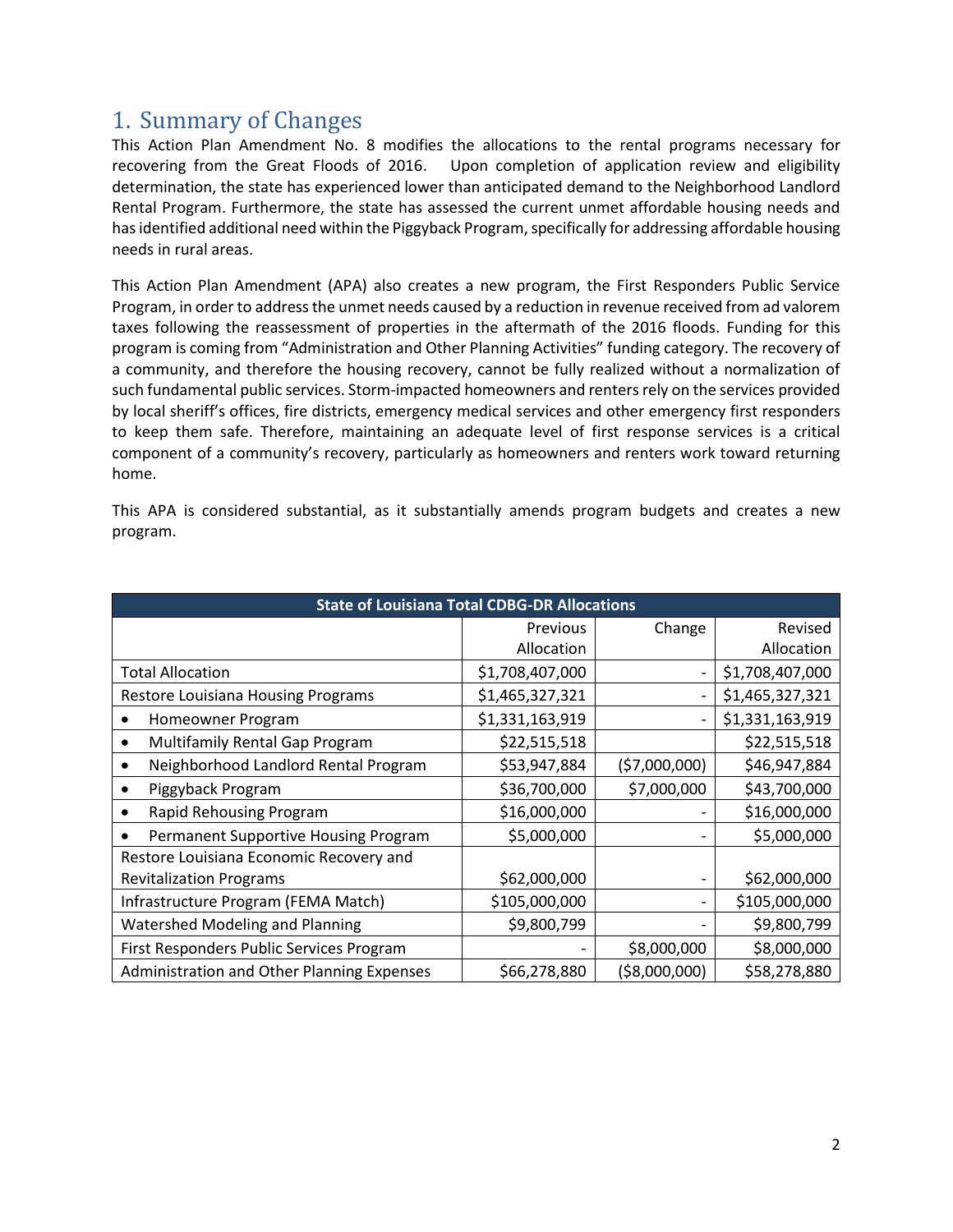## 2. Proposed Use of Funds

### *Neighborhood Landlord Rental Program*

| <b>Eligible Activity</b>        | Rehabilitation, new construction, loan financing (HCDA Sections 105<br>$(a)(4)$ ; 105(a)(8-9); 105(a)(15)). |
|---------------------------------|-------------------------------------------------------------------------------------------------------------|
| <b>National Objective</b>       | Benefit to low to moderate income persons                                                                   |
| <b>Previous Program Budget</b>  | \$53,947,884                                                                                                |
| <b>Budget Change (Negative)</b> | (57,000,000)                                                                                                |
| <b>Revised Program Budget</b>   | \$46,947,884                                                                                                |

**Budget change summary:** The state, through the Louisiana Housing Corporation has conducted extensive outreach to encourage program participation from existing affordable housing developers, public housing authorities and market rate housing developers with properties that experienced flooding during the Great Floods of 2016. Following the second deadline extension, the program was oversubscribed. However, upon completion of application review and award determination, there were insufficient eligible applications to fully expend the previously allocated funds.

The state has determined that the remaining funds from the Neighborhood Landlord Rental Program should be reallocated to other programs that address affordable housing needs in the disaster impacted areas.

| <b>Eligible Activity</b>       | clearance, rehabilitation, reconstruction, and<br>Acquisition.<br>new    |
|--------------------------------|--------------------------------------------------------------------------|
|                                | construction, elevation, loan financing HCDA Sections 105 (a)(1),(4) and |
|                                | (14)                                                                     |
|                                |                                                                          |
| <b>National Objective</b>      | Benefit to low to moderate income persons                                |
| <b>Previous Program Budget</b> | \$36,700,000                                                             |
| <b>Budget Change</b>           | \$7,000,000                                                              |
|                                |                                                                          |
| <b>Revised Program Budget</b>  | \$43,700,000                                                             |

#### *Piggyback Program*

**Budget change summary:** The state, through the Louisiana Housing Corporation will be implementing the program. The additional funds will allow the state to invest in long-term affordable housing across the disaster impacted parishes.

### *Administration and Other Planning Activities*

| <b>Eligible Activity</b>        | <b>Administration and Planning</b> |
|---------------------------------|------------------------------------|
| <b>National Objective</b>       | N/A                                |
| <b>Previous Program Budget</b>  | \$66,278,880                       |
| <b>Budget Change (Negative)</b> | ( \$8,000,000)                     |
| <b>Revised Program Budget</b>   | \$58,278,880                       |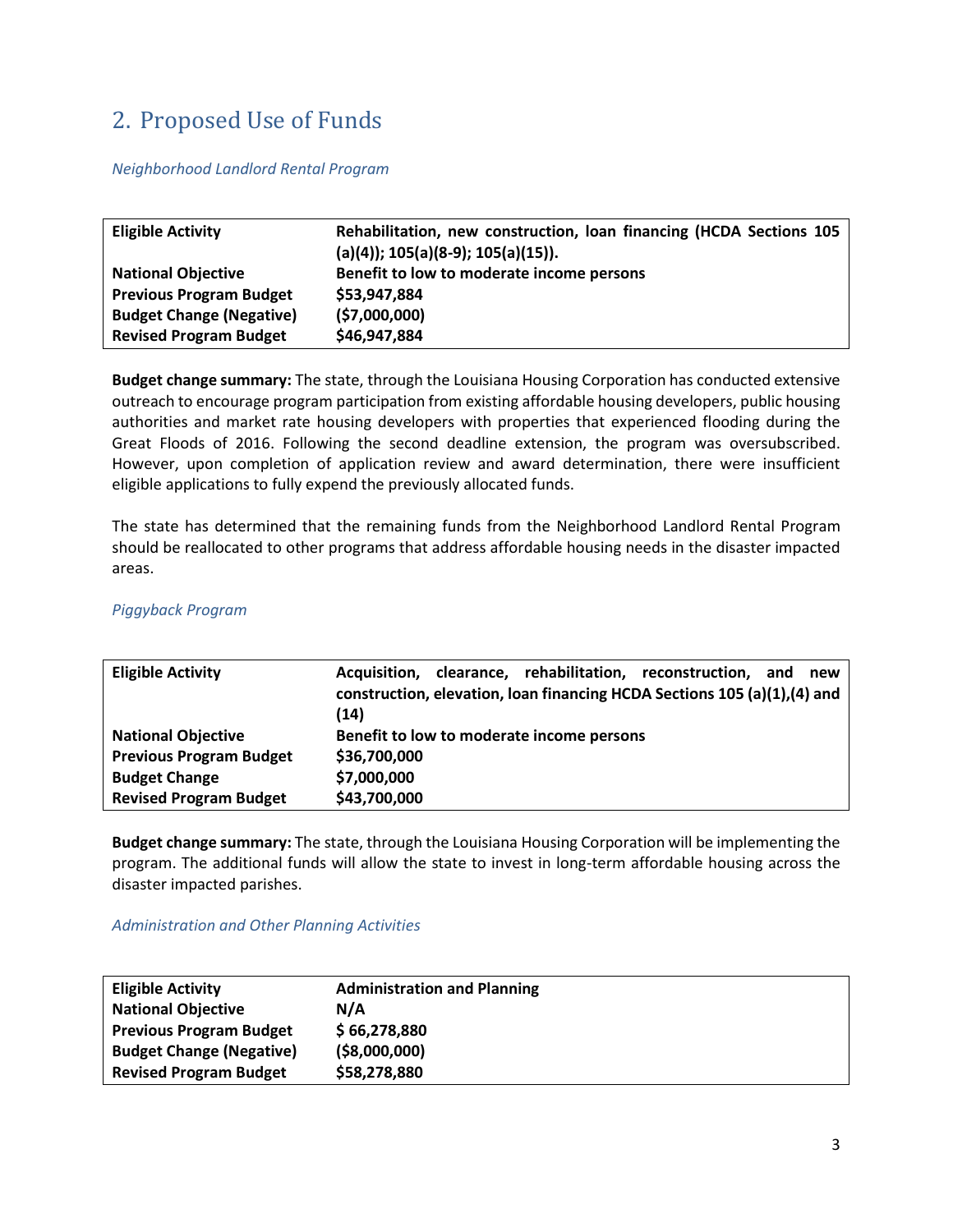**Budget change summary:** The state has identified efficiencies in its implementation of disaster recovery programs and therefore is reallocating a portion of its Administration and Other Planning Activities budget to the newly created First Responders Public Services Program to address the unmet needs related to the provision of those critical services.

### *First Responders Public Services Program*

**Program Summary:** The First Responders Public Services Program is being created in order to address the unmet needs caused by a reduction in revenue received from ad valorem taxes following the reassessment of properties in the aftermath of the 2016 floods. This program will provide grants for operational assistance necessary for these types of service providers to provide the levels of service that were projected and provided before the Great Floods of 2016.

In the State of Louisiana, properties are assessed at least every four years by the assessor's offices to determine property value. The last statewide assessment that was conducted prior to the 2016 floods occurred in the 2012 tax year. A reassessment of properties took place after the flood and as a result, the value of the reassessed properties greatly reduced due to the damaged state of the properties affected by the floods. Consequently, the revenues of many first responder agencies dependent upon ad valorem revenues were impacted negatively due to the reassessed property values, which impacted the level of services these agencies provide. Preliminary research shows that these agencies had to reduce staff, reduce the purchase of necessary equipment and reduce staff training due to the reduced revenue that was projected to be higher based on pre-storm projected ad valorem taxes for the year.

In order for communities to recover from the long-term effects of the disaster, it is imperative for such emergency public services to be fully staffed and operational. Without fully operational first response services, the safety of homeowners and renters is at risk, which will have a direct impact on the recovery of Louisiana's impacted neighborhoods. Many homes remain partially improved or fully damaged, placing them at higher risk of break-in, vandalism and fire. Furthermore, as residents continue through the emotional and physical stresses caused by such a disaster, their personal safety and access to swift and responsive emergency services becomes more critical not only for their immediate health, but also as they make decisions about where to live.

| <b>Eligible Activity</b>  | <b>Public Services: HCDA Section 105(a)8</b> |
|---------------------------|----------------------------------------------|
| <b>National Objective</b> | Low to Moderate Income and Urgent Need       |
| <b>Program Budget</b>     | \$8,000,000                                  |

**Administering Entity:** Local subrecipients, units of general local government and/or agencies within units of general local government

**Proposed Use of Funds:** The First Responders Public Service Program will assist public first responder agencies in the ten (10) most impacted and distressed parishes with operational funding for these entities to provide pre-storm projected levels of service. Eligible uses of assistance include payment of salaries and benefits, purchasing equipment, training and other identified eligible unmet need uses.

**Eligible Applicants:** Public first responder agencies, units of local government

**Criteria for Selection:** Assistance from the First Responder Public Services Program is limited to entities that meet the following criteria: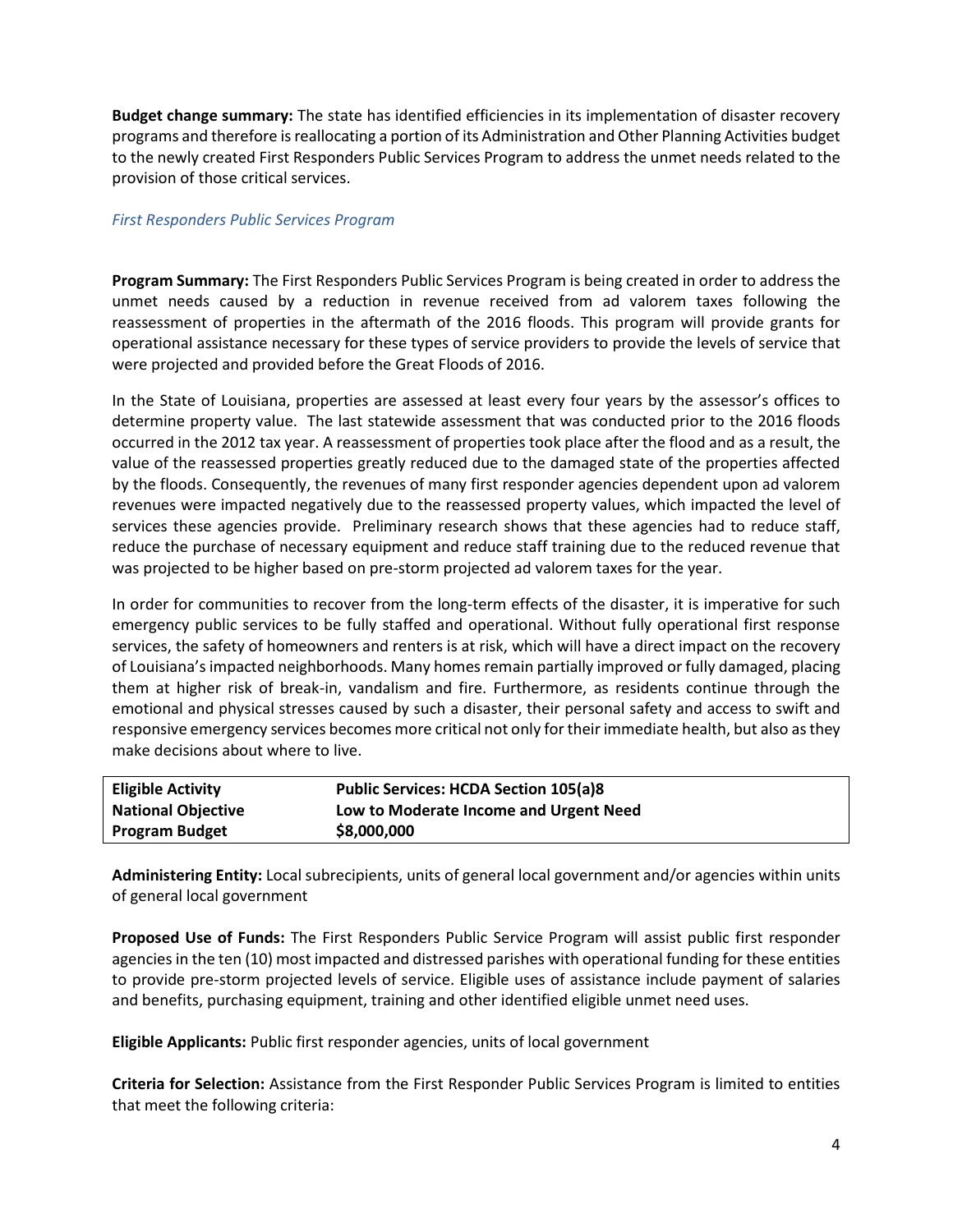- Are dependent upon ad valorem tax revenue as a source of income for operations;
- Have experienced a quantifiable decline in projected revenues, resulting directly from the decrease in projected ad valorem tax revenues, and have a demonstrated unmet need;
- Are located in one of the ten most impacted and distressed parishes; and
- Provide a critical, first response public service to the public and local residents, such as sheriff's offices, fire districts and emergency medical services, as will be further defined in program policies and procedures.

**Method of Distribution:** The state will solicit applications from first responder agencies and local governments in the ten most impacted and distressed parishes to identify the universe of potential recipients. The state will analyze the applications for a demonstrable and quantifiable unmet need. Assistance will be provided for one year of operations; however, the state may provide assistance after the first year if the state assesses a continued and critical unmet need after providing assistance for the first year. If the program is oversubscribed, the state may issue awards on a prorated basis.

**Maximum Award:** The program will provide awards in the form of a grant, with a maximum grant of \$3 million. If the program is oversubscribed, the state may choose to prorate award amounts to eligible applicants.

# 3. Public Comments

Per the state's initial Action Plan, this Amendment is considered substantial as it as it substantially amends program budgets and creates the First Responders Public Services Program. The formal public comment period for the amendment begins Wednesday, May 2 and runs through Tuesday, May 15 at 5 p.m. CST. Citizens and organizations can comment on this amendment via:

- The OCD-DRU website, http://www.doa.la.gov/Pages/ocd-dru/Action\_Plans.aspx;
- $\bullet$  Emailing them t[o ocd@la.gov;](mailto:ocd@la.gov)
- Mailing them to Disaster Recovery Unit, P.O. Box 94095, 70804-9095, Attn: Janice Lovett; or
- Faxing them to the attention of Janice Lovett at (225) 219-9605.

The plan is available in Vietnamese and Spanish to reach the limited English proficiency citizens in the impacted areas. Citizens with disabilities or those who need other technical assistance can contact the OCD-DRU office for assistance via the methods listed above.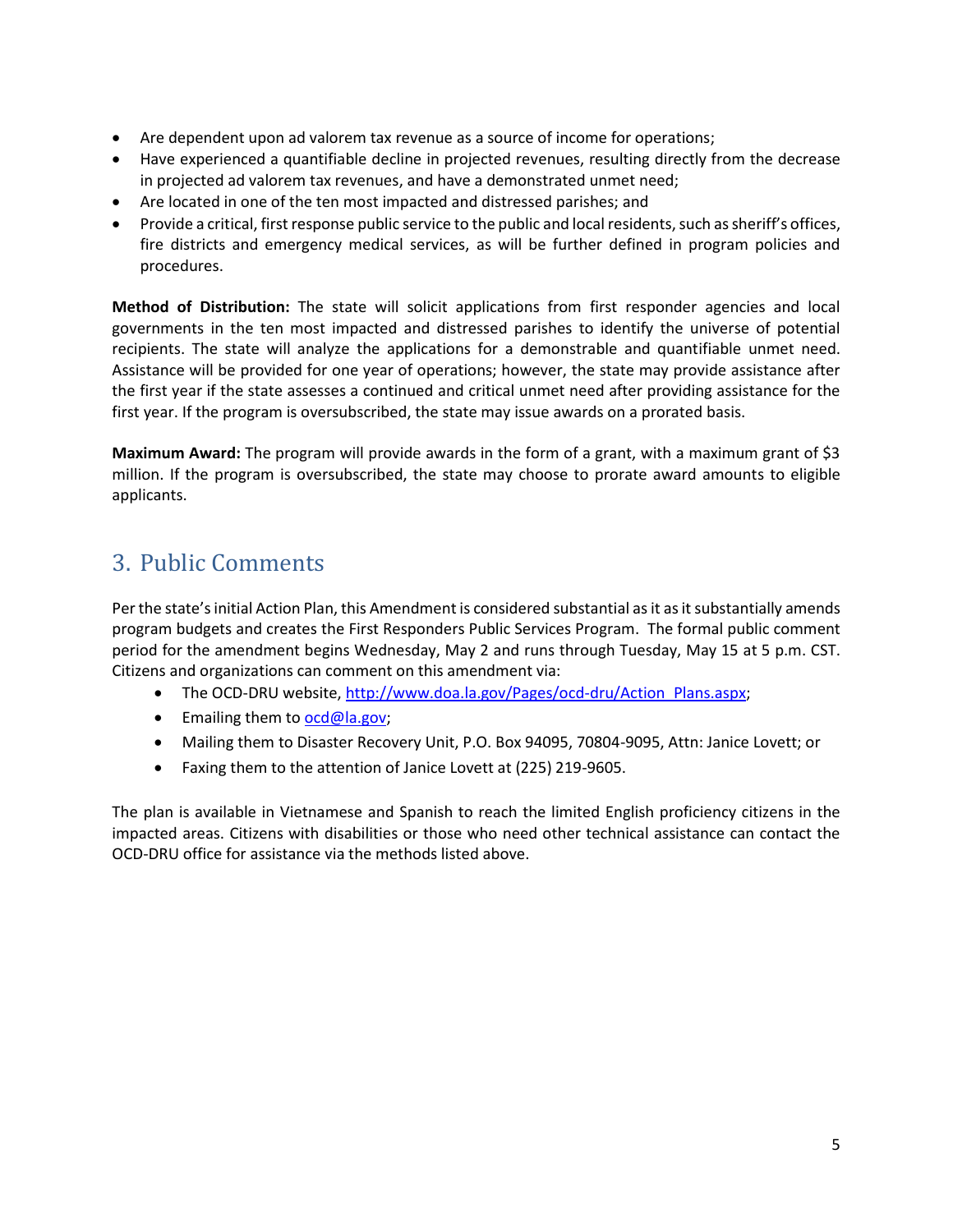# 4. Appendix

### **PUBLIC COMMENT**

I would like to see the State/HUD/whomever assist the flooded homeowners through means readily available, i.e. to repave roads and driveways of affected properties. Every single home that was flooded, has substantial damage to their driveways. This would cost them approx \$10,000.00 for 10 yards of driveway. This cost could be greatly reduced by facilitating the State's DOT equipment to do the repairs. I don't see why you need to expend money on even more government entities to manage yet another recovery unit, when the previous/current one isn't assisting much of anything caused by the flood. All this money seems to be going on is government salaries … I have been forced into maxed out loans and other financial distress since I am not low income. I wasn't given rental help after 3 months because we had bought a camper to live in. There is a lot of unfair and inconsistent allocations of funds in this program.

**OCD RESPONSE: Thank you for your comment on the state of Louisiana's proposed Action Plan Amendment for recovery from the Great Floods of 2016. OCD will include your comment and our response when we submit the plan to HUD for approval in May.**

**We understand families impacted by the floods lost much more than their homes. They lost personal belongings, vehicles and other valuable items. We also understand that the costs of recovery include interim and unexpected expenses caused by the disruptions of having a home in repair. However, in order to comply with federal requirements and limitations of the source of the funding for the Restore LA Homeowner Assistance Program and due to the amount of funding available, we have developed the program with defined eligible uses of funds and specific funding parameters.** 

**Specifically, the Restore program does not provide assistance for driveways, but it does provide assistance for the unmet repair needs for damaged homes. In addition, the Restore program does not provide rental assistance to families, regardless of income.** 

**If you have any questions about the specifics of your Restore Louisiana Homeowner Assistance Program application, we encourage you to contact the program's Applicant Relations Team at [info@restore](mailto:info@restore-la.org)[la.org.](mailto:info@restore-la.org) Thank you again for reaching out.** 

### **PUBLIC COMMENT**

Hi. Why can't the program be amended to help those of us that sold our flooded home? I owned my home during the flood and when the Restore program was implemented. What I didn't do was sit around and wait for help. I took out loans, which I'm still paying on, and completely rebuilt my home. But, because I sold it afterwards, I'm not eligible for help for the Restore program. Meanwhile, friends of mine who went through the same thing but opted to remain at their locations, have been getting money that they've used to eliminate debt incurred from flood repairs. I'm at a loss trying to figure out how this came to be.

**OCD RESPONSE: Thank you for your comment on the state of Louisiana's proposed Action Plan Amendment for recovery from the Great Floods of 2016. OCD will include your comment and our response when we submit the plan to HUD for approval in May.**

**Through the Restore program, the state has prioritized helping people return home after their homes were damaged in the Great Floods of 2016. We understand families must make difficult decisions that**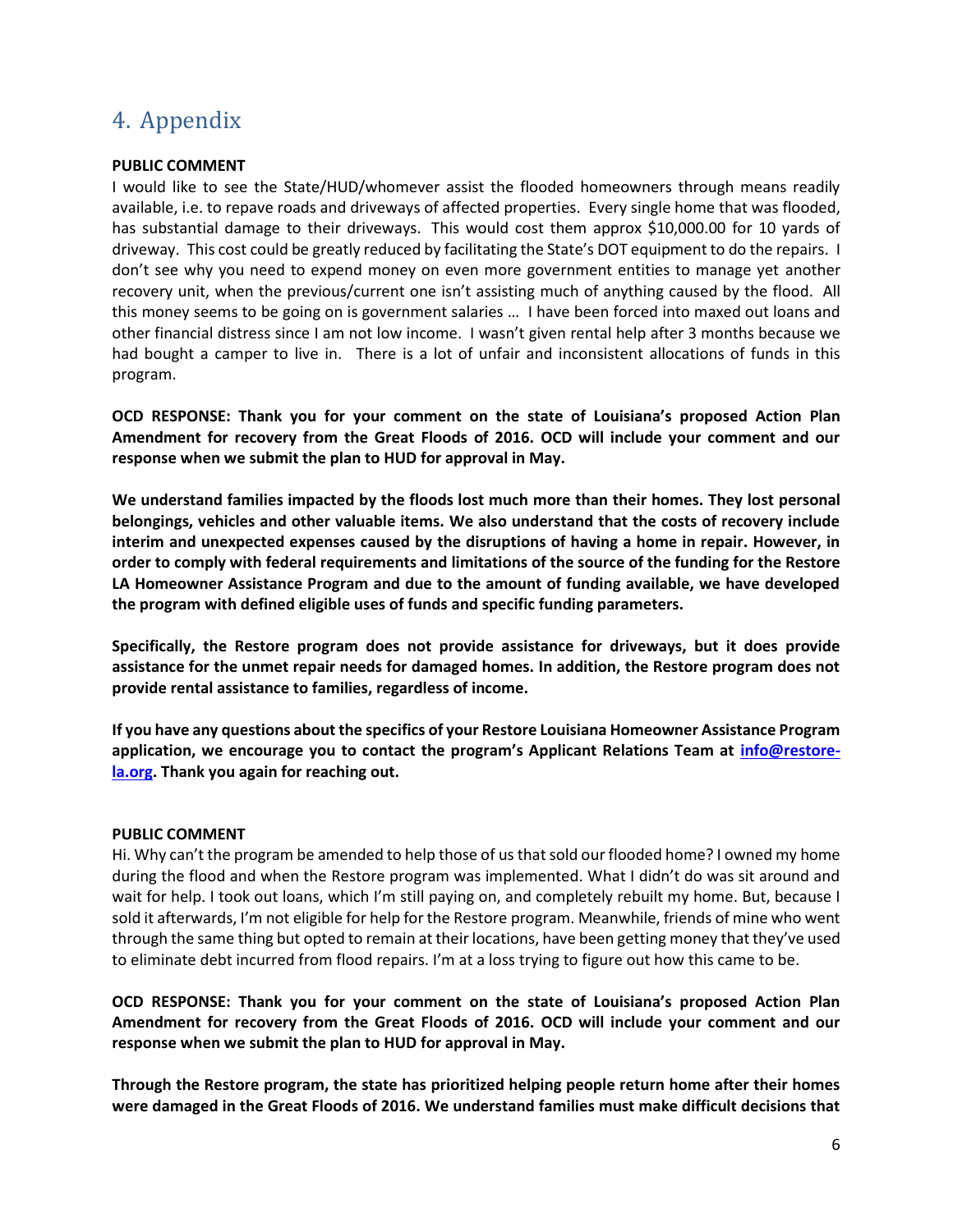**are right for them after a disaster. When the program was initially designed, we did not anticipate having enough funding to fully assist all the homeowners impacted by the disaster. With limited funding, our priority was to get houses rebuilt that may not otherwise be rebuilt to preserve neighborhoods and communities; therefore, homeowners who sold their homes after the floods were not eligible for program assistance.** 

**We continue to evaluate program demand and unmet needs. If program demand is such that funding is available to serve additional unmet needs, we will include in our evaluation the outstanding needs of homeowners who sold their homes after the flood events and may determine to expand eligibility to include homeowners with sold homes.** 

**If you have any questions about the specifics of your Restore Louisiana Homeowner Assistance Program**  application, we encourage you to contact the program's Applicant Relations Team at *[info@restore](mailto:info@restore-la.org)***[la.org.](mailto:info@restore-la.org) Thank you again for reaching out.**

#### **PUBLIC COMMENT:**

There are still flood victims whose homes are not repaired due to the SBA duplication of benefits issue that is preventing them from receiving much needed Restore Grant funds. It seems it would be more prudent to help flood victims return to completed homes they can make secure themselves in their communities than to conjure up new programs such as "First Responders Public Service Program" to spend TAX payers' dollars on. There would be no grant money if not for the flood victims. HELP the flood victims.

**OCD RESPONSE: Thank you for your comment on the state of Louisiana's proposed Action Plan for recovery from the Great Floods of 2016. OCD will include your comment and our response when we submit the plan to HUD for approval in May.**

**As described in the Action Plan Amendment, in order to ensure storm-impacted communities are safe and recovery investments are protected, it is critical to ensure first responders are working at full capacity. We were able to identify efficiencies in our delivery and administration of the recovery programs; therefore, the funding for this program is coming from previously dedicated administration funds and not the homeowner program.** 

**We continue to await additional guidance from Congress and the U.S. Department of Housing and Urban Development on any changes to the current SBA guidance; however, until they provide additional guidance, we cannot adjust the current duplication of benefits guidelines within the Restore LA Homeowner Assistance Program.** 

**Please know that we do fully understand your frustration regarding SBA loans being considered a duplication of benefits. Since the 2016 floods, Gov. Edwards has been working with our Congressional delegation to fix the duplication of benefits issue and just last month sent a letter (linked here: [https://bit.ly/2GxxmEr\)](https://bit.ly/2GxxmEr) about this to HUD as a continuation of efforts to help individuals who have been affected by existing federal guidelines. We are closely tracking the legislation and awaiting further clarification and guidance from HUD to understand how this legislation will affect the program. If HUD provides guidance to our program to no longer consider declined SBA loans as a DOB, then homeowners who are positively affected will be contacted by the program and have their awards updated, regardless of where they are in the program.**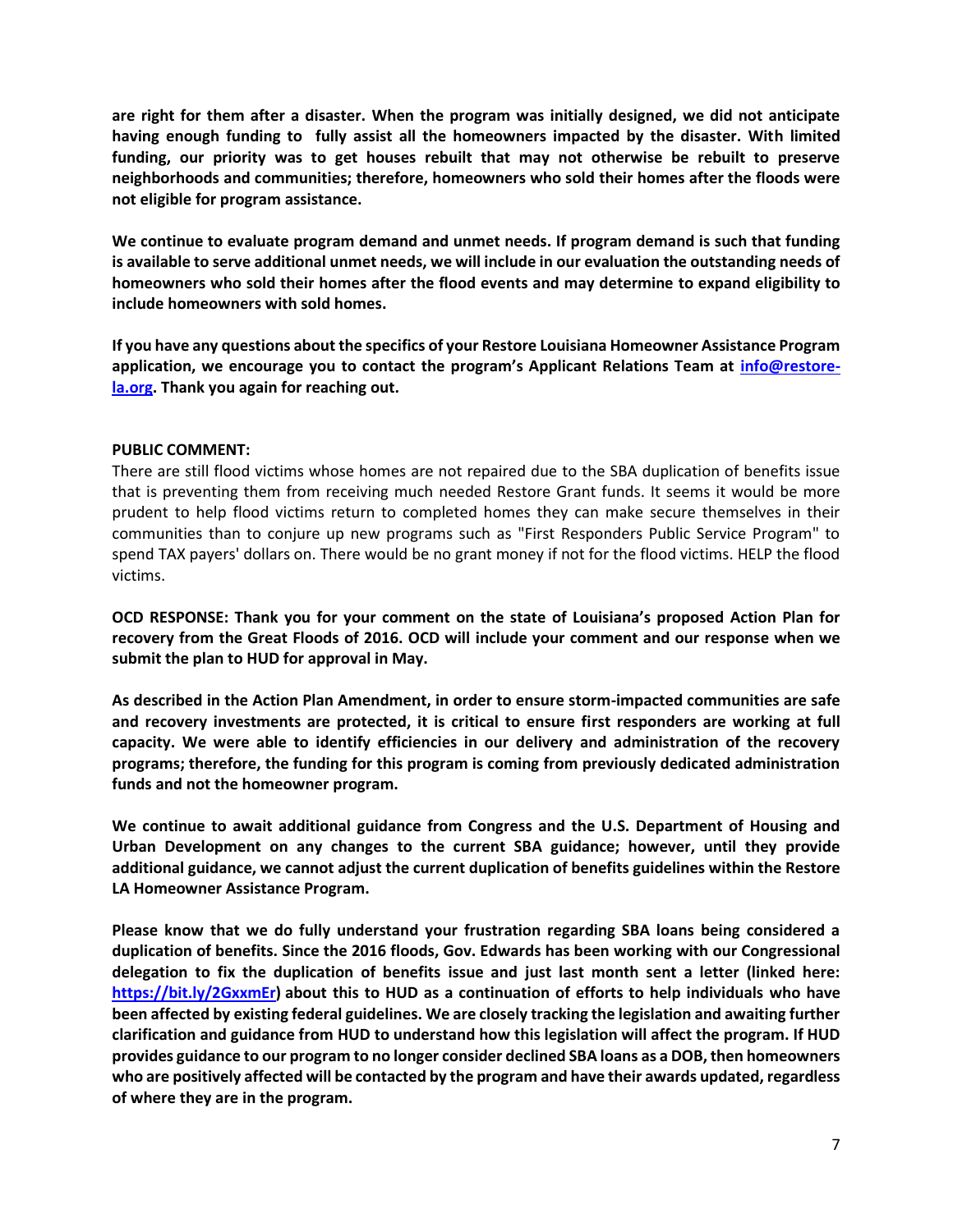**If you have any questions about the specifics of your Restore Louisiana Homeowner Assistance Program**  application, we encourage you to contact the program's Applicant Relations Team at *[info@restore](mailto:info@restore-la.org)***[la.org.](mailto:info@restore-la.org) Thank you again for reaching out.**

### **PUBLIC COMMENT**

I strongly oppose the creation of a First Responders Public Services Program until a study by service area has been completed and demonstrates that funds are only temporary and that each service area has a long-term financial budget based on accurate and current data related to their respective ad valorom tax base. We must focus on long-term sustainable services. If ad valorom taxes do not return to pre-flood levels this program would be granting money to unsustainable government-managed services resulting in government waste.

If a program as outlined in the request for public comments (First Responders Public Service Program) was created, we must place stringent restraints on funding. Funding will only be applied in the amount of the actual tax reduction directly caused by the 2016 floods. Recipients of the grant funds must be obligated to provide evidence using certified accounting practices that a reduction in ad valorom taxes has directly impacted their service area, and there is no other recourse than to ask that State of Louisiana previously allocated grant money to create a new grant program to offset the deficit directly related to the DR4277 (August) and DR4263 (March). We must put into place controls that ensure grant bailouts are due to reduced ad valorom taxes because of the disaster and not prior mismanagement of funds.

It's important to clarify what the funds will be used for before allocations are made. If funding is for daily operations, a budget forecast must be provided by the recipient detailing long-term plans that may also include requirements for reduction of services to match ad valorom tax revenue. If no long-term plans are in place, we must then take the position that a service reduction to match ad valorom tax revenue is in place and grant funds will be used to temporarily assist the service area in downsizing service requirements.

It is the responsibility of the individual service areas to adopt recovery plans that include the reduction of ad valorom taxes. It is not the responsibility of the federal government, state government, or the Louisiana Task Force to take interest in or otherwise assist in the balancing of localized budgets for any geographical area.

The Task Force has not addressed individual household financial status nor has a study been conducted to verify that ad valorom taxes will return to pre-flood levels within any given time frame. Based on progress reports provided by RestoreLA, we can expect a slow recovery for homeowners which directly effects ad valorom tax base. It should be a requirement that all grant applicants for the First Responders Public Service Program provide a detailed plan of their expectations to return to previous normal tax levels based on their service area tax base. If service levels are not expected to return to normal, we would then need a plan showing service reduction and funding distribution during their service reduction period.

Criteria for Selection:

• Pre-flood financial reports should be provided to prove pre-flood programs were sustainable by the public first responder agencies and units of local government. We do not want to fund a poorly managed agency or local government looking for a grant bailout.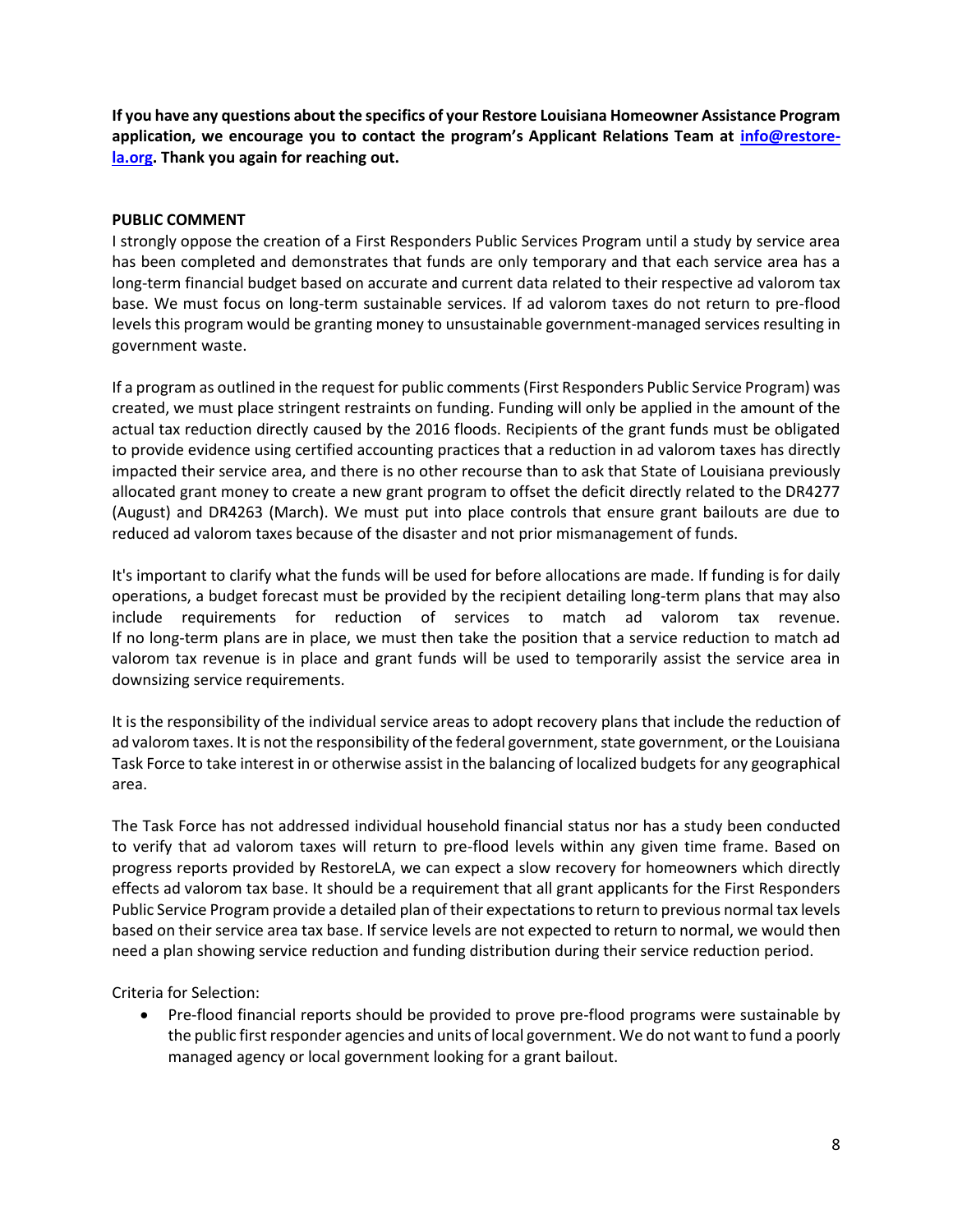Method of distribution:

- Assistance will be provided for 12 months of operation starting from the actual time ad valorom tax based revenue had declined. If any money was redirected within the agency or local government to keep active services balanced that agency should be refunded by the first responders agency or local government. This is not to include any expense other than day to day operational expenses.
- If assistance is required for an additional period beyond the initial 12-month cycle, a new review and application will be required to show ad valorom tax base revenue forecasts and departmental proposed cutback for long term sustainability. This program is not to be used as a bailout due to permanent population decline or ad valorom tax decreases. Long term solutions should be in the form of local government cutbacks in services due to the decline in service need by population shifts or reduction in taxable assists and land values.

Is it in the best interest to the population and homeowners who generate the highest levels of ad valorom tax revenue for public and government services that the Task Force consider de-funding currently-funded projects like the Administration and Other Planning Activities fund and not focus the money toward other active programs that are known to be underfunded since January of 2017? The Homeowner Program is under-funded and is the long term solution to the issue of a declining tax base in the 10 most impacted disaster zones.

The First Responders Public Services Program grant does not guarantee that homeowners will rebuild and revitalize the ad volorem tax base. If we apply funds from the Administration and Other Planning Activities to current programs known to create ad volorem tax base for public services we create a long term solution to our disaster recovery issues. We all agree we need to support our First Responders and our Public Services which when we look at local government can also include our sewer services which also has a deficit directly related to our ad volorem tax base. First responders, medical, fire, police have a deficit due to the disaster. Government departments and agencies have deficit due to the disaster. Households have a deficit due to the disaster and it's households ad volorem tax base that fuel our first responders, fire, police, government departments and agencies. Without households owning properties at pre-flood values added to the tax base we have no long term solution. Without households localized spending in our individual service areas decreases effecting local government services. We need to invest the grant money in areas that will provide the most long term revenue to the community. We need to focus on providing the funds to rebuild and invest any additional grants and overages to our Homeowner Programs designed to assist homeowners with disaster repairs. This is the only logical path to a sustainable public service and community government service programs.

Calculations should be by percentages and maximum grants should also be limited by a percentage of service support required to keep service levels matching current tax base recovery. Local government agencies that have deferred tax responsibility should not be able to exclude this liability on the remaining tax base. Each local government will need to provide the estimated tax revenue for each business that the local government allowed to be tax exempt or to have a tax reduction for its business recovery plans.

### **OCD RESPONSE: Thank you for your comment on the state of Louisiana's proposed Action Plan Amendment for recovery from the Great Floods of 2016. OCD will include your comment and our response when we submit the plan to HUD for approval in May.**

**The details you describe in your comment are typically reserved for program policies and procedures, but they are important; therefore, your comments and suggestions related to the criteria and implementation of the First Responders Public Services program will be taken into consideration as we**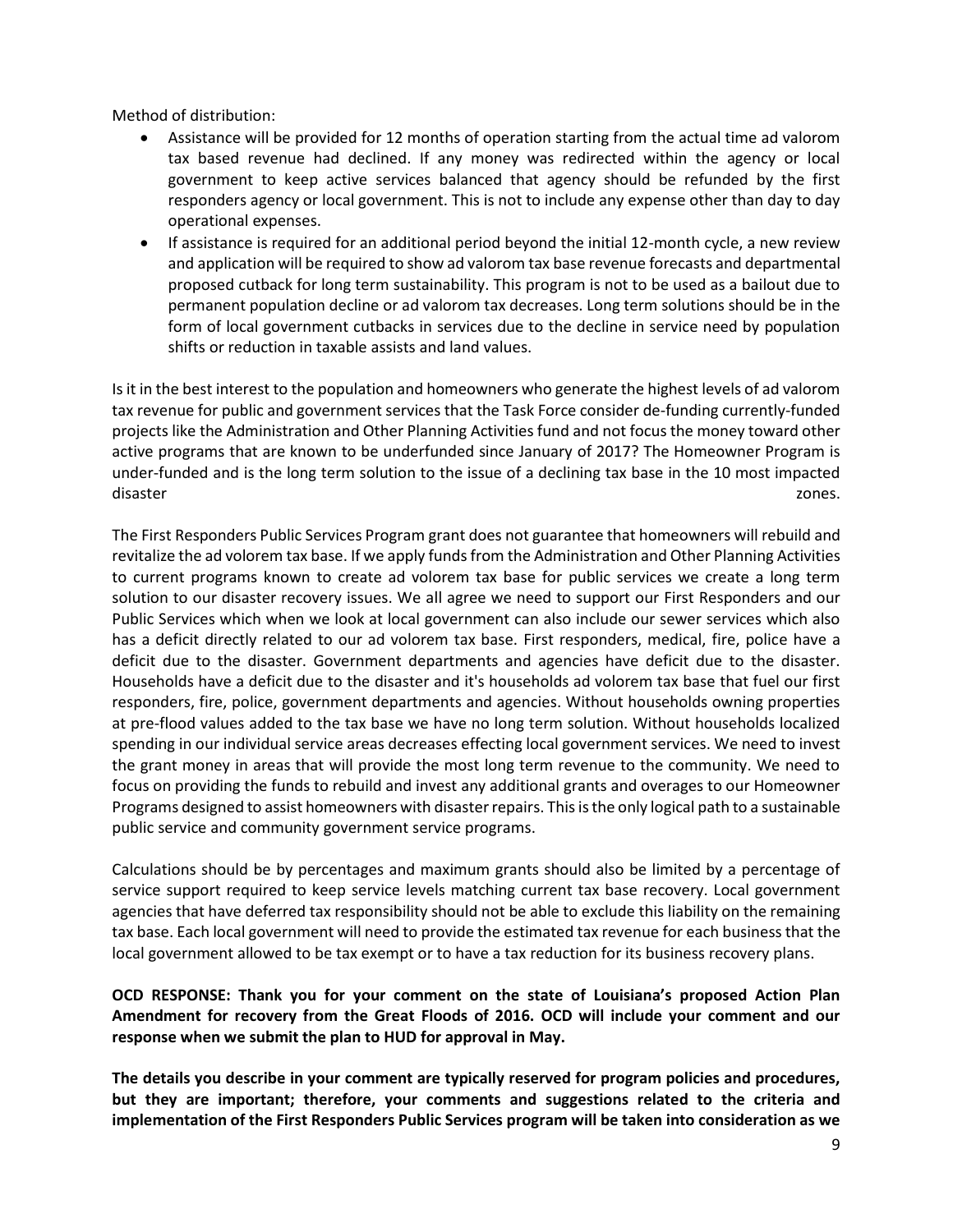**finalize that program's policies and procedures. When the policies and procedures are finalized, they will be posted on our website at restore.la.gov.** 

**As described in the Action Plan Amendment, in order to ensure storm-impacted communities are safe and recovery investments are protected, it is critical to ensure first responders are working at full capacity now.** 

**We continue to assess outstanding unmet housing recovery needs. At present, given the number of families who have submitted their surveys to the Restore LA Homeowner Program, we are projecting to be able to assist all eligible homeowners.** 

**It is our current understanding that the largest gap homeowners are experiencing comes from their approved SBA loans. We continue to await additional guidance from Congress and the U.S. Department of Housing and Urban Development on any changes to the current SBA guidance. Since the 2016 floods, Gov. Edwards has been working with our Congressional delegation to fix the duplication of benefits issue and just last month sent a letter (linked here: [https://bit.ly/2GxxmEr\)](https://bit.ly/2GxxmEr) about this to HUD as a continuation of efforts to help individuals who have been affected by existing federal guidelines. However, until they provide additional guidance, we cannot adjust the current duplication of benefits guidelines within the Restore LA Homeowner Assistance Program.** 

**We are closely tracking the legislation and awaiting further clarification and guidance from HUD to understand how this legislation will affect the program. If HUD provides guidance to our program to no longer consider declined SBA loans as a DOB, then homeowners who are positively affected will be contacted by the program and have their awards updated, regardless of where they are in the program.**

#### **PUBLIC COMMENT**

Restore Grant funds should ne meant to directly help flood victims, especially those like myself in zone x with no flood insurance during the flood. Redirecting funds to new programs as in the "First Responders Public Services Program" is just wrong on so many levels. I am an educator and due to my qualifying for an SBA loan though turning it down, Restore would not help me even though the bill was passed in February 2018 to stop holding SBA loans as duplication of benefits for people like me Instead Restore wanted me to give them 26,000 dollars which I do not have and would have to borrow to give Restore. Since I was still denied assistance after 2 appeals, I had to reinstate the SBA loan to help complete my badly flooded home. It is ludicrous to invent new programs to spend grant dollars on when so many in flooded communities have not gotten assistance. Please reconsider and help flood victims. The way some of us have had to live is inhumane. Now as I am nearing retirement as an educator in this state for nearly 30 years, I find myself at age 58 strapped to an SBA loan for 28 more years. I do not know how I will make it as I have a first and second mortgage already. There are many like me, and many worse off than me. Some are still not in their homes, Restore gave us hope but has let us down. Thank-you.

### **OCD RESPONSE: Thank you for your comment on the state of Louisiana's proposed Action Plan Amendment for recovery from the Great Floods of 2016. OCD will include your comment and our response when we submit the plan to HUD for approval in May.**

**We continue to await additional guidance from Congress and the U.S. Department of Housing and Urban Development on any changes to the current SBA guidance; however, until they provide additional guidance and interpretation of the February 2018 bill, we cannot adjust the current duplication of benefits guidelines within the Restore LA Homeowner Assistance Program.**